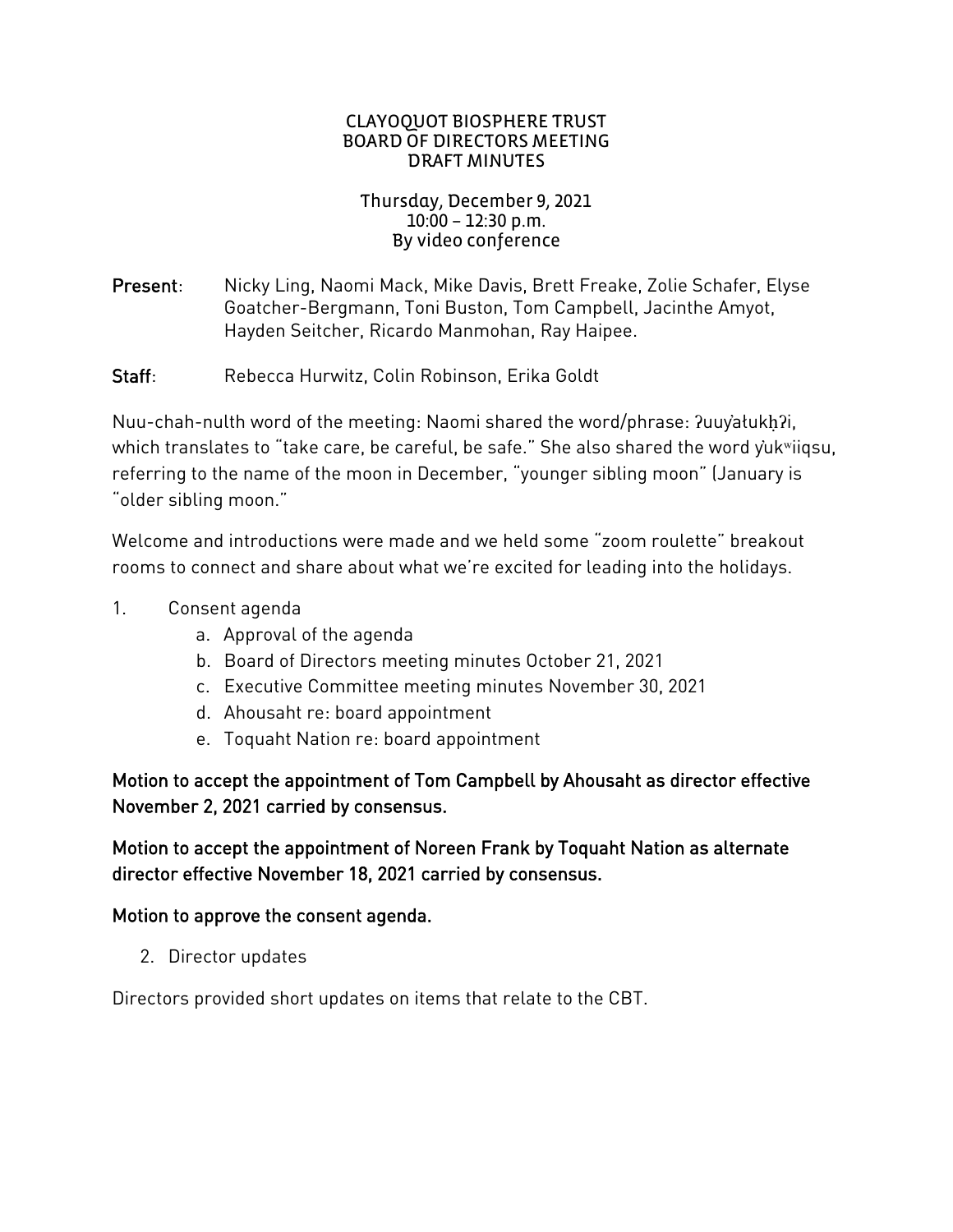### 3. Warrior Program Fund

Hayden Seitcher, Ricardo Manmohan, and Ray Haipee joined the meeting. They were calling in from Grice Bay about to board boats for Ookmin (Cannery Bay) for a special ceremony with the Hawiih to celebrate the new Warriors cabin built there this summer. Hayden, with support from CBT staff and Ricardo, applied for and received funding to lead the build of a cabin and firepit shelter to facilitate inter-generational land-based healing and youth development.

Rebecca, Ricardo, Hayden and Ray shared the history of CBT's granting and logistically supportive relationship with the Warrior program, presented the terms of reference for a new internally designated fund, the Warrior Program Fund. The purpose of the fund is to support the Nuu-chah-nulth Warrior Program to provide resources and training opportunities in the Clayoquot Sound Biosphere Region that support healthy youth development and empowerment and to allow youth to travel for Nation to Nation training opportunities.

The fund allows the Warriors program to receive and hold funds from donors and other sources until they're ready to be used, without having to incorporate as their own organization with a bank account. It minimizes administrative burden and allowing their energy to be focused where it's needed most: front line programming. The draft terms of reference have been reviewed by CBT's lawyer and will be presented for approval.

# Motion to approve the establishment of the Warrior Program Fund as detailed in the terms of reference carried by consensus.

4. Debbie Mundy Fund

Rebecca presented the terms of reference for a new internally restricted fund. The purpose of the fund is to provide a scholarship to Nuu-chah-nulth participants in the Leadership Vancouver Island (LVI) program in honour of Debbie Mundy. Rebecca spoke to Debbie's contributions to her community and to the LVI program. The draft terms of reference have been reviewed by CBT's lawyer.

## Motion to approve the establishment of the Debbie Mundy Fund as detailed in the terms of reference carried by consensus.

5. Auditor Appointment

The CBT recently issued an RFP for auditing services and three proposals were received. Verena, Rebecca, and Zolie have reviewed the proposals, conducted follow up interviews and reference checks. They recommend that Chan Nowosad Boates be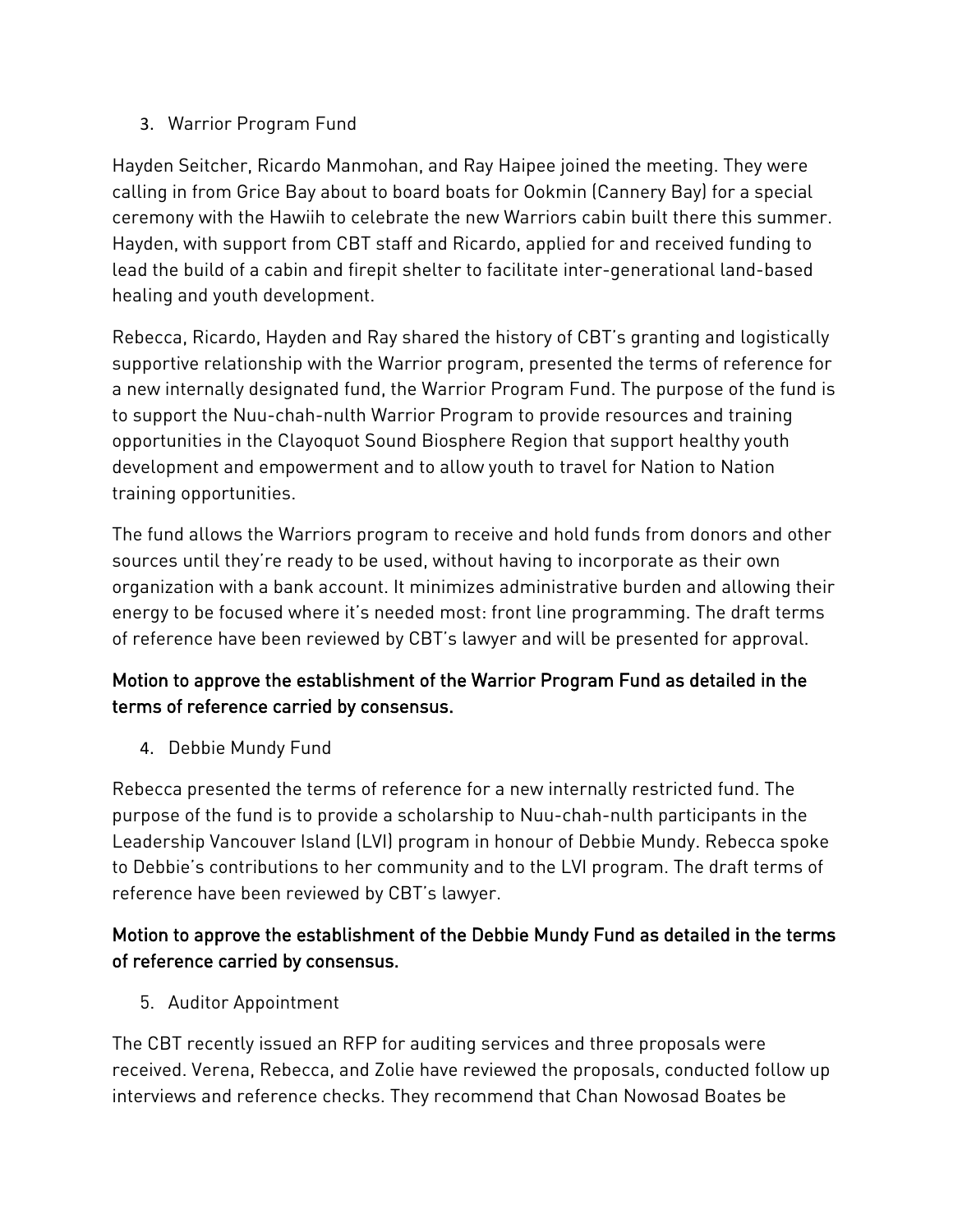appointed auditor. The Vancouver Island-based firm has strong community values, is familiar with our accounting software, and have provided a very reasonable estimate of hours and fixed fees that includes a non-profit discount.

Motion to appoint Chan Nowosad Boates CPA the auditors of the Corporation to hold office until the close of the next annual general meeting of the members or until a successor is appointed, at such remuneration as may be fixed by the directors, and the directors are hereby authorized to fix such remuneration.

6. Equity Pathway and 2022 Planning Update

Rebecca shared an update on the recent equity pathway learning, background, and proposed next steps. She reviewed the more recent (2017 onward) steps that have led CBT to where it is today in pursuit of equity and decolonizing its work, including the Philanthropic Community's Declaration of Action on reconciliation, the Hišingwiił regional gathering, and the 2020 Periodic Review in which several regional NCN communities directed CBT better serve their communities by increasing alignment with community realities, and naming discomforts that arise through decolonial conversations. She then summarized the Decolonize First Workshops, which provided helpful frameworks for decolonizing on personal, community, and organziational levels. The workshops were followed by debrief sessions that set targets for more tangible CBT activities and changes to the planning process.

The granting program will see several changes. Vital Grants will provide an opportunity for CBT to show up in reciprocity with past grantees and discuss how the projects went, with further funding offered to projects to continue work and further discussions on improving this type of granting. Funds from Vital Grants budget will also support offering Decolonize First again to more regional organizations and grantees.

Committees will also be directed to experiment with equity-lens granting, trying out new approaches like oral applications, and more.

Mike, Elyse, and Nicky all shared reflections on the Decolonize First workshop, with key themes were the important and challenging nature of the conversations, and clarity that CBT must continue growing and changing in this direction in order to fulfill its community mandate.

The 2022 business plan will be presented at the January board meeting, as significant changes to activities and granting are being made this year in pursuit of breaking the status quo and prioritizing equity through a decolonial lens.